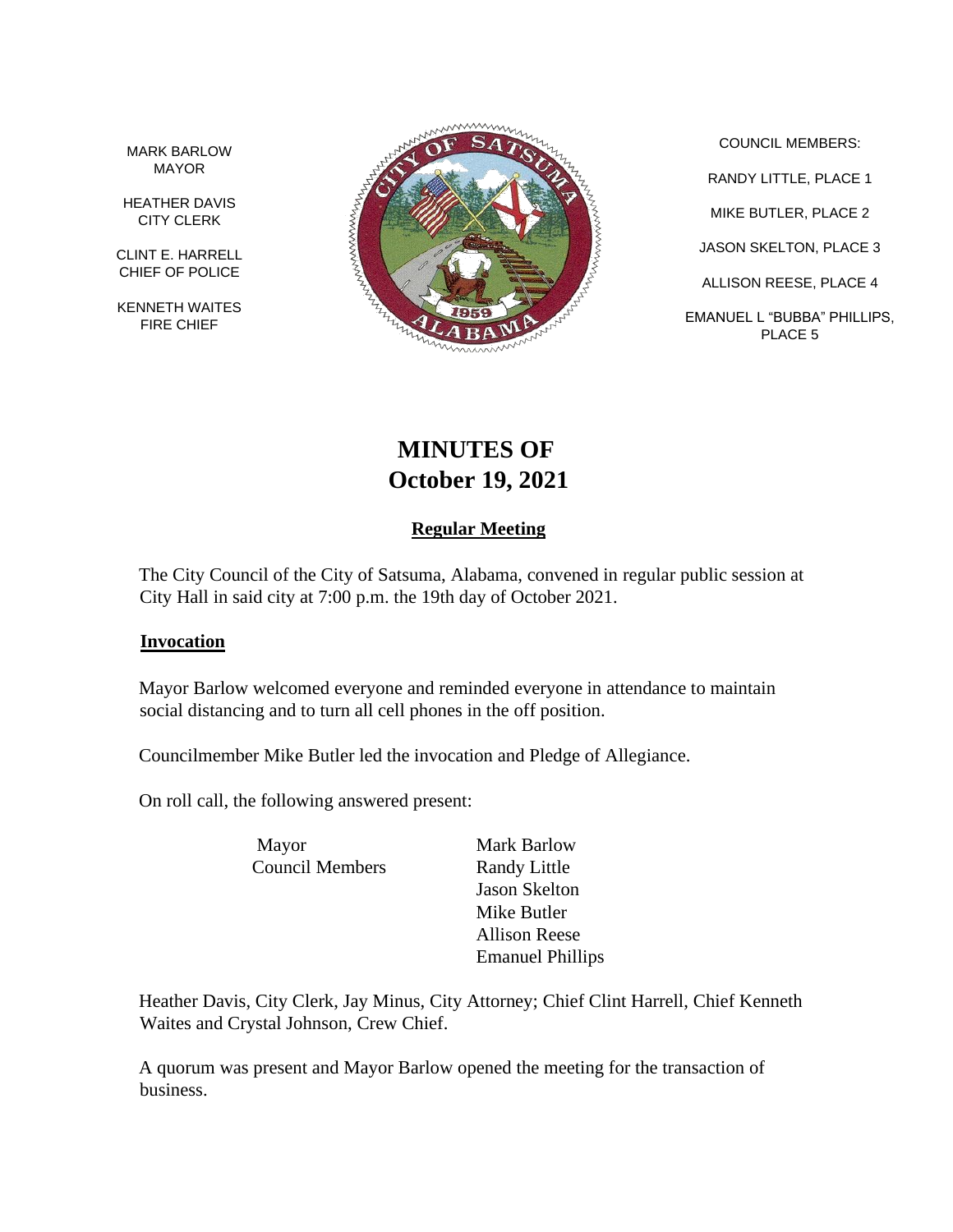#### **Agenda**

On a motion made by Councilmember Skelton to approve the agenda and seconded by Councilmember Little, the motion carried unanimously.

## **Approval of Minutes**

Mayor Barlow presented the minutes from the Regular Meeting held on October 5, 2021. Councilmember Jason Skelton made a motion to approve the minutes as presented. Councilmember Little seconded the motion and the motion carried unanimously.

Mayor Barlow presented the minutes from the workshop held on October 12, 2021. Councilmember Jason Skelton made a motion to approve the minutes as presented. Councilmember Little seconded the motion and the motion carried unanimously

## **Recognitions**

None

## **Visitors**

Judy Callen with the Women's Club came before council to discuss a proposal for the Union Chapel completion. There are two phases where phase I would be just a façade of the building and the phase II would be for interior.

Luvenia Spotswood with the Women's Club came before council to discuss the agreement with the city on the Union Chapel.

Chance Hill of 58 Woodland Ave came before the council to discuss the ordinance about cattle being changed so that they could possibly sale their property.

Jackie Benson of 6167 Hallie Court to discuss the Swap Fest on March 5, 2022 and thank the city for the support during the last 10 years.

Tom Williams of 6357 Gilbert Drive West came before the council to discuss the Third Street drainage project and the Lions Club building a ramp for Quinton Smith and that a small welcome home gathering would be held the following day. He also wanted to thank Charles Perry for always providing patriotic decoration around the city during special holidays.

Charles Perry of 713 Norton Drive came before council to discuss a mutual aid agreement with the Marine Police due to a recent incident that took a lot of time for help to arrive.

Brittany Allen came before the council to discuss the American Rescue Plan incentive pay for employees.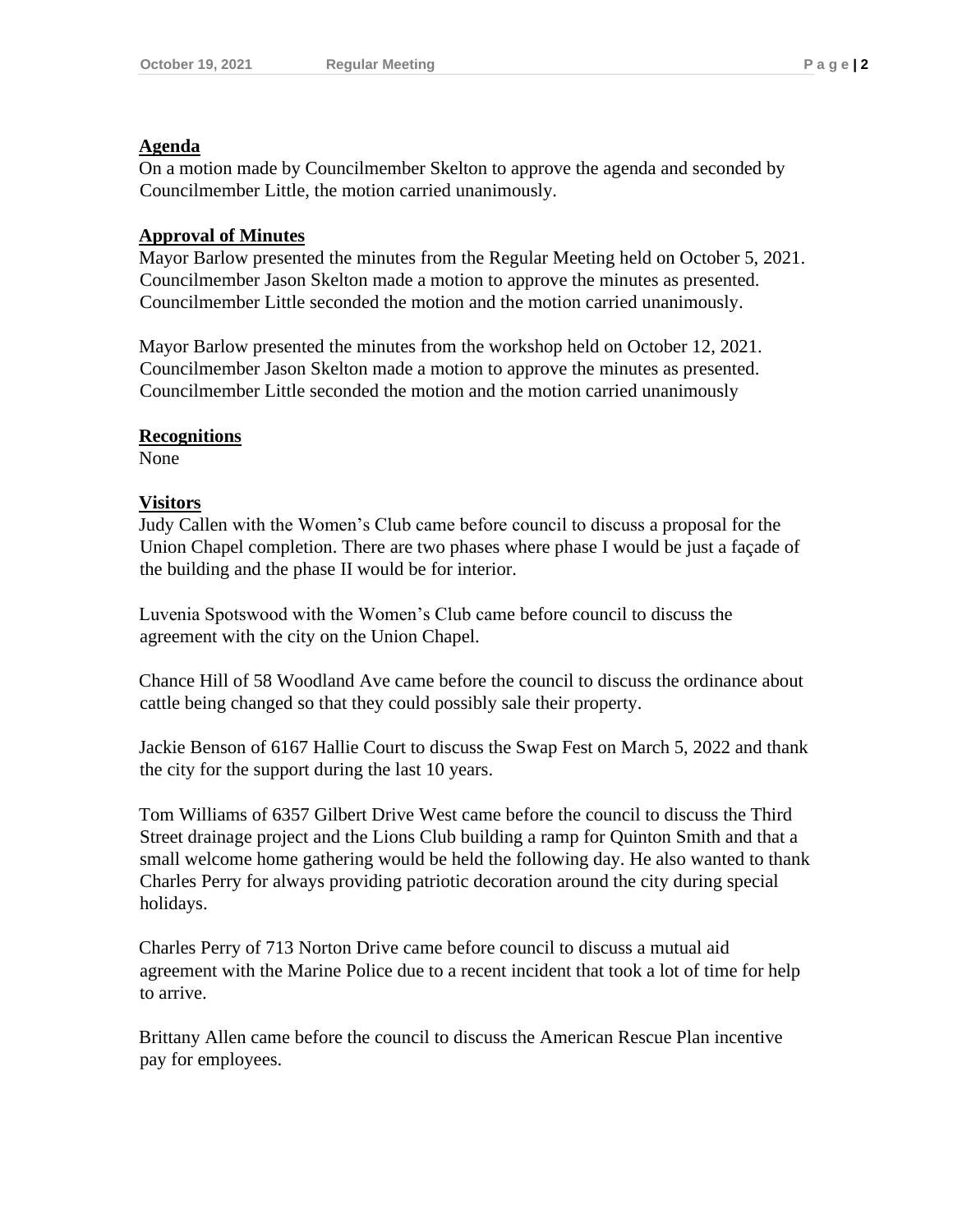Tracy Nolfe of 581 Daphne V Street came before council to request permit fees be waived to help the SYA scoreboard.

#### **Mayor's and Council's Reports:**

#### **Mayor's Report**

Mayor Barlow stated that the 5310 Grant award would need a letter drafted to change the type of van the city is requesting.

Mayor Barlow reported that the covid funding from EMA was discussed in pre-council to possibly cover road and drainage issues.

Mayor Barlow thanks Crystal Johnson for her work on the finalization of the Zeta project in getting the last check from FEMA.

Mayor Barlow reported that SARPC meeting regarding road project for the next three years to come and once he has more information, he will present that information to Council.

Mayor Barlow stated that Jay Minus and his office has worked with the water board to look at issues with the Right of Way at the Service Road.

Mayor Barlow stated that legislation should be back in session on the  $28<sup>th</sup>$  and will be watching the redistricting and how it may change things in Satsuma.

#### **Public Services – Councilmember Little**

Councilmember Little stated the Senior Services report shows that several people are still showing up on Tuesday and Thursday for activities. The Meals on Wheels program delivered 848 meals in September and the senior van went 37 times for citizens appointments.

## **Public Safety – Councilmember Butler**

Councilmember Butler reported that there were a total of 33 EMS calls and Fire 5 with a total of 38 calls.

Councilmember Butler stated that on October 20, 2021 at 9:30 AM, Gulf Coast RC&D will be presenting grants awarded to the Fire and Police Department.

## **Administration – Councilmember Skelton**

Nothing stated.

## **Parks & Recreation – Councilmember Reese**

Councilmember Butler stated that on October 20, 2021 at 10:00 AM, Gulf Coast RC&D will be presenting grants awarded to the Satsuma Library.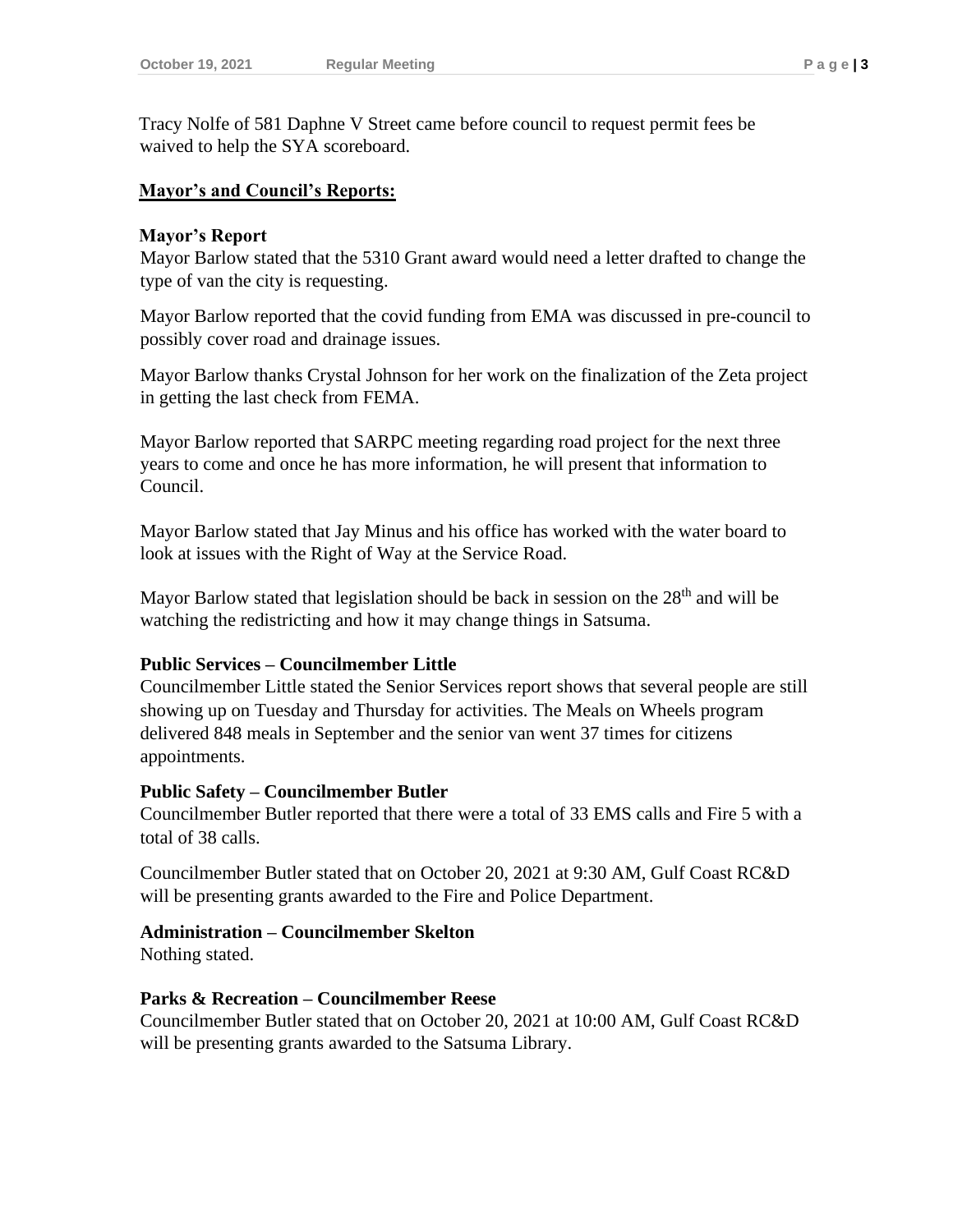Councilmember Reese requested to be allowed to attend the CMO classes held in Montgomery on November 1-3, 2021, stating she can only attend the third day.

Councilmember Reese stated the Municipal Dinner will be held at 7PM at Semmes with a guest speaker being a comedian.

Councilmember Reese thanked the ladies of the Women's Club for decorating the north and south ends of the city as well as thanking Public Works for getting the banners up around the city.

Councilmember Reese reported that there will a Pet Parade again this year. The event will be held on October 23, 2021. The Azalea Trail Maids will be in attendance.

## **Public Works – Councilmember Phillips**

Councilmember Phillips stated that public works had been busy mowing, bus hoggin and picking up limbs around the city.

## **Items for Consideration**

## **A. Consideration of payment of the bills in the amount of \$37,611.13**

On a motion by Councilmember Skelton and seconded by Councilmember Phillips with all voting "aye" Council unanimously approved and the motion carried.

## **B. Discussion and Consideration of the FY 2022 Budget.**

On a motion by Councilmember Skelton and seconded by Councilmember Reese to suspend the rules to approve the budget, with all voting "yes " on a roll call vote Council unanimously approved and the motion carried.

On a motion by Councilmember Skelton and seconded by Councilmember Butler to put up for immediate adoption the budget, with all voting "aye", Council unanimously approved and the motion carried.

# **C. Consideration of the American Rescue Plan Funds for employee & volunteer premium pay**

On a motion made by Councilmember Little and seconded by Councilmember Phillips to give \$5K to fulltime employees and part time \$2500 and as the chart stated on the worksheet of plan 3 from the \$1.4 Million dollar grant with FICA and All taxes associated with the payout to include the Water Bord and the Library Board. After further discussion to change the amount, with a roll call vote the following answered as follows: Councilmember Little - yes

Councilmember Butler - abstain Councilmember Skelton- abstain Councilmember Reese- no Councilmember Phillips - yes Mayor Barlow - yes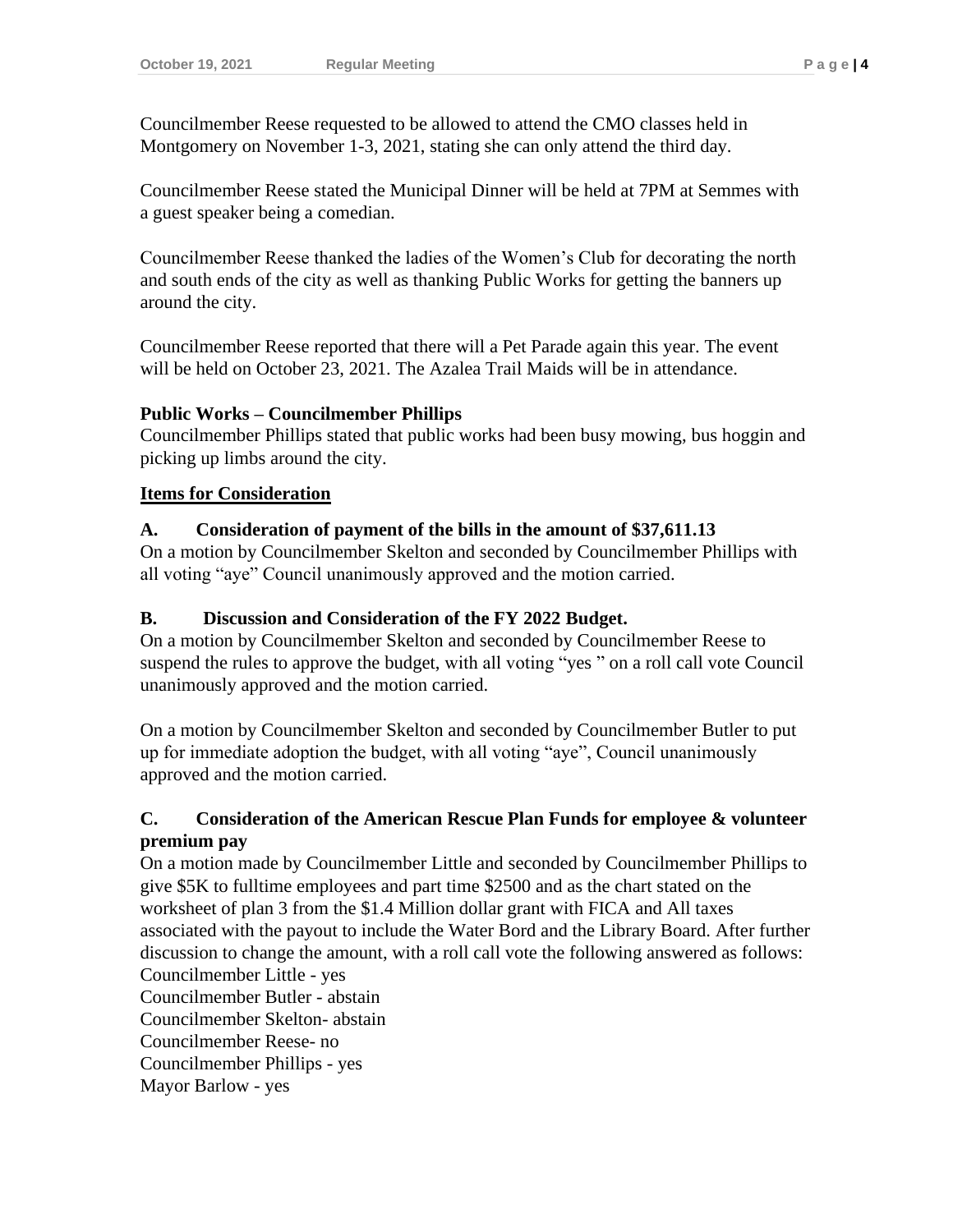Mayor Barlow stated the motion died from lack of majority but after discussions with the City Attorney the motion was reintroduced to allow for Councilmember Skelton to remove his conflict of interest and vote on the Motion

On a motion reintroduced by Councilmember Little and seconded by Councilmember Phillips to give \$5K to fulltime employees and part time \$2500 and as the chart stated on the worksheet of plan 3 from the \$1.4 Million dollar grant with FICA and All taxes associated with the payout to include the Water Bord and the Library Board. Councilmember. Skelton removed himself from being included in the payout as a volunteer. With a roll call vote the following answered as follows: Councilmember Little - yes Councilmember Butler - abstain Councilmember Skelton- yes Councilmember Reese- yes Councilmember Phillips - yes Mayor Barlow - yes Council approved and the motion passed.

# **D. Discussion and Consideration of caterer and speaker for Municipal Dinner in November 18, 2021.**

Mayor Barlow asked that quotes be gotten from three local caterers, Stoney's, The Women's Club and Chalkboard.

# **E. Discussion and Consideration of Veteran's Day Ceremony on November 11, 2021.**

Council discussed and stated that Jack Presnall and Edith Butler will be working on this.

# **F**. **Consideration of Van for 5310 grant.**

Councilmember Little requested that Mayor Barlow send the change request letter to SARPC.

# **G. Consideration. of the recommendation from the Planning Board to rezone property at Bayou Ave. East for Derek & Samantha Smith from R-1 to R-2 and set a public hearing for November 2, 2021 at 6:40PM.**

On motion made by Councilmember Little and seconded by Councilmember Phillips, with all voting "aye", Council unanimously approved and the motion carried.

# **H. Consideration of recommendation from the Planning Board to rezone property at Juniper Road for David Brannan from R-1 to B-1 and set a public hearing for November 2, 2021 at 6:50PM.**

On motion made by Councilmember Little and seconded by Councilmember Phillips, with all voting "aye", Council unanimously approved and the motion carried